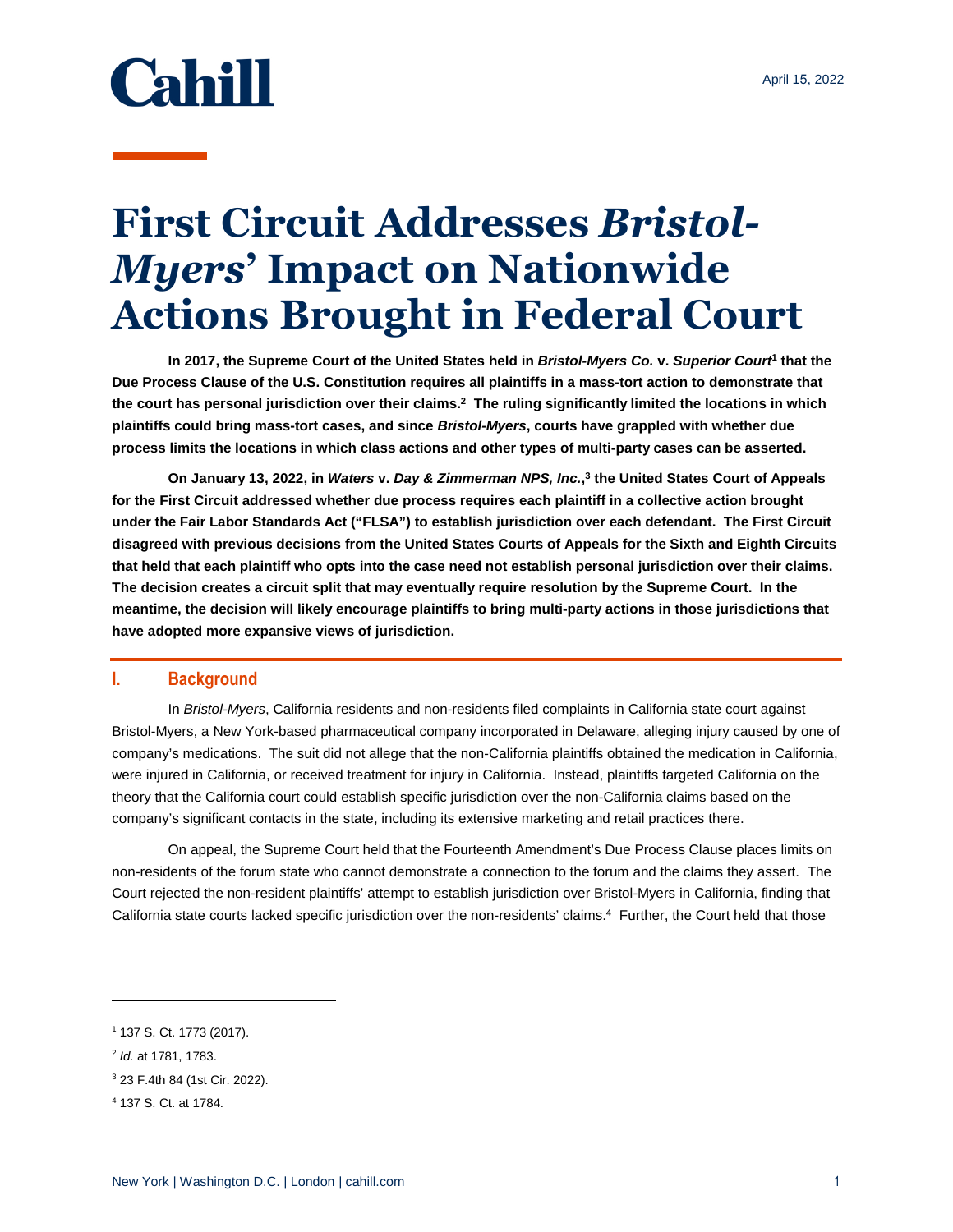California residents who could demonstrate jurisdiction over their claims were unable to extend their jurisdiction to the claims of the non-resident plaintiffs.<sup>5</sup>

The Supreme Court left unanswered how courts should apply its ruling in different types of multi-party cases. In *Bristol-Myers*, the Court addressed mass actions — cases in which a group of plaintiffs who share similar injuries bring suit as a group but are treated as separate individuals by the court because they cannot be certified as a class. Mass actions differ from collective actions, in which a representative plaintiff purportedly brings claims on behalf of him- or herself and others similarly situated. To participate as a member of a collective action, all putative collective action members must affirmatively "opt-in" by joining the lawsuit and signaling their desire to participate. A party who does not consent to joining the collective action is not bound by its judgment, nor will this party receive a payment arising from settlement or judgment in the collective's favor. Both mass and collective actions also differ from a third category of multi-party cases: class actions. Class actions, like collective actions, are brought by a purported representative plaintiff on behalf of a similarly situated group, but once the class demonstrates that it meets certain requirements under the Federal Rules of Civil Procedure and is certified, all potential members of the class are included by default and must affirmatively opt out to signal non-participation with the class.<sup>6</sup>

Following *Bristol-Myers*, the Sixth and Eighth Circuits have considered whether its holding should be extended to FLSA collective actions and found that it should be. In *Canaday* v. *Anthem Companies, Inc.*, a split panel of the Sixth Circuit held that federal district courts lack personal jurisdiction over nationwide collective actions brought by claimants who did not work in the state where the collective action is brought, as the FLSA does not provide for nationwide service of process.<sup>7</sup> A unanimous Eighth Circuit reached the same conclusion in *Vallone, et al.* v. *CJS Solutions Group, LLC*, finding that "for a court to exercise specific jurisdiction over a claim, there must be an affiliation between the forum and the underlying controversy," that was lacking in this instance. $8$ 

The First Circuit confronted this issue in *Waters* and reached the opposite conclusion.

#### **II. The First Circuit's Decision in** *Waters*

In *Waters*, plaintiffs filed an FLSA collective action complaint against Day & Zimmerman, a Massachusetts corporation, alleging that Day & Zimmerman failed to pay them and other similarly situated employees overtime wages in violation of the FLSA. Following service on Day & Zimmerman via the Massachusetts' long-arm statute and in accord with the FLSA's procedures, current and former Day & Zimmerman employees from around the country filed "opt-in" consent forms with the district court in an effort to join as plaintiffs.

Day & Zimmerman moved to dismiss the opt-in claims for those individuals not employed in Massachusetts. It argued that, under *Bristol-Myers* and the Fourteenth Amendment, state courts lack jurisdiction in a state-law

 $\overline{a}$ 

<sup>8</sup> 9 F. 4th 861, 866 (8th Cir. 2021).



<sup>5</sup> *Id.* at 1781.

<sup>6</sup> The Supreme Court expressly left open the question of whether the holding in *Bristol-Myers* would apply in the class action context. *Id.* at 1789 n.4 (Sotomayor, J., dissenting). The lower courts have struggled with this question and, in some circumstances, have avoided ruling on it. The United States Court of Appeals for the Seventh Circuit in *Mussat* v. *IQVIA*, 953 F.3d 441 (7th Cir. 2020), refused to extend *Bristol-Myers* to class actions involving federal claims. The United States Court of Appeals for the District of Columbia Circuit in *Molock* v. *Whole Foods Market Group*, 952 F.3d 293 (D.C. Cir. 2020), and the United States Court of Appeals for the Fifth Circuit in *Cruson* v. *Jackson National Life Insurance Co.*, 954 F.3d 240 (5th Cir. 2020), have avoided ruling on this question, finding that potential class members are not parties to a litigation until a class is certified and cannot object precertification to their inclusion in a putative class. *See generally* Joel Kurtzberg, Adam Mintz, and Kevin Judy, *Three Recent Federal Circuit Court Decisions Address Whether a Lead Plaintiff Must Establish Personal Jurisdiction Over the Claims of Absent Class Members*, CAHILL GORDON & REINDEL LLP FIRM MEMORANDA (April 7, 2020), [available here.](https://www.cahill.com/publications/firm-memoranda/2020-04-07-three-recent-federal-circuit-court-decisions-address-whether-a-lead-plaintiff-must-establish-personal-jurisdiction-over-the-claims-of-absent-class-members/_res/id=Attachments/index=0/Three%20Recent%20Federal%20Circuit%20Court%20Decisions%20Address%20Whether%20a%20Lead%20Plaintiff%20Must%20Establish%20Personal%20Jurisdiction%20Over%20the%20Claims%20of%20Absent%20Class%20Members.pdf) 

<sup>7</sup> 9 F.4th 392 (6th Cir. 2021).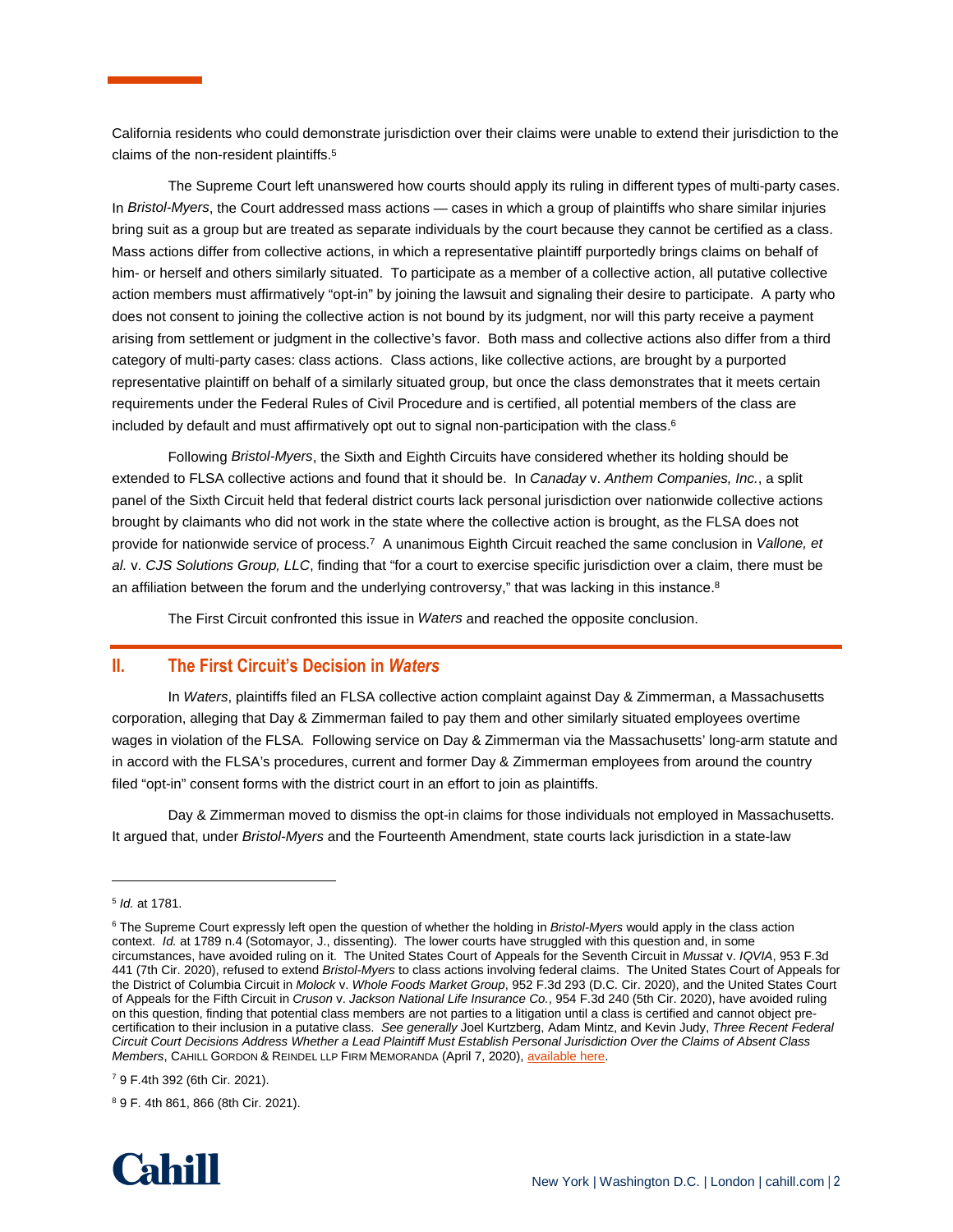collective action with non-resident defendants with no connection to the forum state.<sup>9</sup> Day & Zimmerman further argued that the case could not be brought in a Massachusetts federal court as Rule 4(k)(1) of the Federal Rules of Civil Procedure imposes a limit on a federal court's ability to entertain the claims of opt-in claimants after process has been served.

The district court disagreed, refusing to extend the personal jurisdiction requirements of *Bristol-Myers* to FLSA cases in federal courts and Day & Zimmerman filed an interlocutory appeal.<sup>10</sup> A split panel of the First Circuit affirmed the district court's ruling, finding that out-of-state employees can opt-into a collective action.<sup>11</sup> The court distinguished *Bristol-Myers* by pointing out that the Supreme Court's analysis concerned the application of "Fourteenth Amendment constitutional limits on state courts exercising jurisdiction over state-law claims," whereas *Waters* raised issues about out-of-state plaintiffs opting into a federal case to enforce a federal statute, and held that an opt-in plaintiff could join such a suit, provided that the defendant "maintained the 'requisite minimum contacts with the United States.'"<sup>12</sup>

The majority of the First Circuit panel disagreed with the Sixth and Eighth Circuits, finding that Rule 4(k)(1) does not limit the exercise of personal jurisdiction in collective actions, including those enabled by the FLSA, where the defendant was properly served in the state where it is a citizen.<sup>13</sup> The majority made a point to quote from the dissent in the Sixth Circuit's decision in *Canaday* that "a district court lack[ing] jurisdiction over the non-resident opt-in claims would 'force[ ] those plaintiffs to file separate lawsuits in separate jurisdictions against the same employer based on the same or similar alleged violations of the FLSA.' That is not what the FLSA contemplated."<sup>14</sup> Further, a review of the legislative history of Rule 4<sup>15</sup> led the court to affirm the district court's decision and deny Day & Zimmerman's interlocutory appeal.<sup>16</sup>

In dissent, Judge Barron opined that the majority's broad reading of Rule 4 unnecessarily created a circuit split, and the approach did not draw on any case "read[ing] Rule 4(k)(1)(A) in the narrow, time-of-service-limited way that the majority reads it."<sup>17</sup> Instead, Judge Barron argued for a "restrained" approach that did not use *Waters* as a test case, given its procedural posture, as the majority's rule would impact a range of cases beyond FLSA collective actions, but that implicate Rule  $4(k)(1)(A).$ <sup>18</sup>

l

<sup>13</sup> Id. at 94. The court also found that the FLSA's "similarly situated" limitation for opt-in parties to a collective action "displaces" Rule 20's "same transaction [or] occurrence" and "common question[s] of law or fact" for FLSA actions. *See id.* at 96.

14 *Id.* at 97 (quoting *Canaday*, 9 F.4th at 415–16 (Donald, J., dissenting)).

<sup>15</sup> Id. at 98–99 ("Rule 4 is concerned with initial service, not jurisdictional limitations after service. And the consequence is not that additional parties and claims can be added to escape jurisdictional limitations. In both the case of added parties and claims, the court's jurisdiction is still subject to constitutional limitations—in the case of federal-law claims, the Fifth Amendment—and statutory limitations governing subject matter jurisdiction and venue.").

16 *Id.* at 99–100.

17 *Id.* at 103 (Barron, J., dissenting).

<sup>18</sup> Id. at 103 ("Federal courts in our circuit will have to change how they have been doing things in many cases, and in all cases that involve state law claims. For, under the majority's reading, they will have to assess personal jurisdiction in those cases with



<sup>9</sup> 137 S. Ct. at 1779.

<sup>10</sup> 23 F.4th at 87.

<sup>11</sup> As an initial matter, the court raised, *sua sponte*, the issue of whether the opt-in plaintiffs were parties in the district court action, and thus whether the court had jurisdiction to resolve the dispute. *See id.* at \*3. The question for the court's analysis was whether filing the opt-in notices made each filer a party, or whether the filers collectively became parties to the action only after conditional certification. *Id.* at \*3–\*4. The court held that the text of the FLSA, Supreme Court precedent, and decisions from nearly every circuit "compel only one conclusion: the opt-ins who filed consent forms with the court became parties to the suit upon filing those forms. Nothing else is required to make them parties." *Id.* at \*5.

<sup>12</sup> *Id.* (internal quotations omitted).